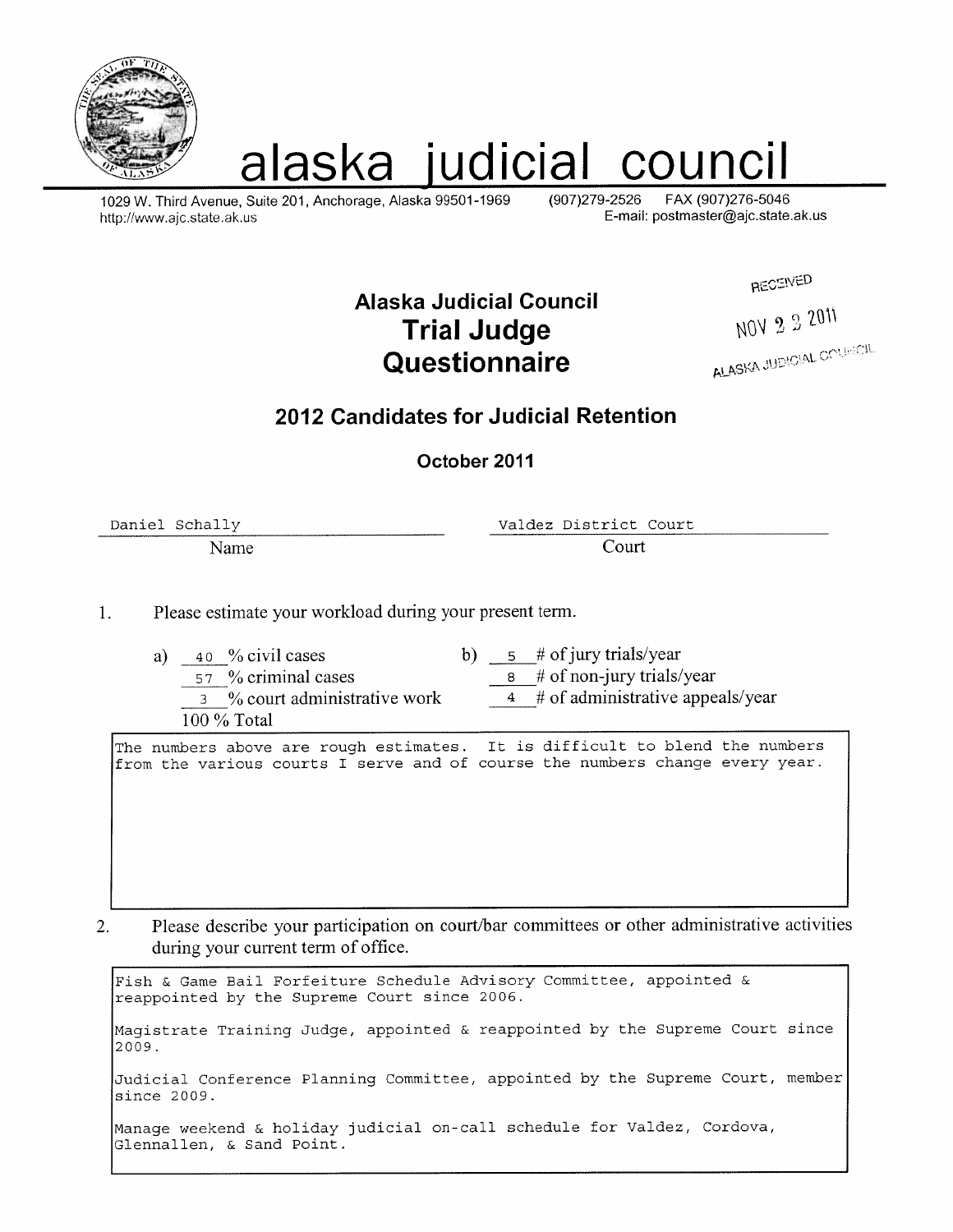Please assess, in one or two paragraphs, your judicial performance during your present term.  $3<sub>1</sub>$ Appropriate areas of comment could include: satisfaction with your judicial role, specific contributions to the judiciary or the field of law, increases in legal knowledge and judicial skills, or other measures of judicial abilities that you believe to be important.

During my current term I have continued to work very hard to increase my effectiveness and efficiency. I continue to believe that all participants in our system of justice deserve not only a fair opportunity to be heard but also a fair and timely decision of their concerns as well as an explanation as to why the court has decided the matter in the way that it has. I believe I have largely succeeded in these endeavors.

As I approach the seventh anniversary of my appointment to the bench I can definitely say that I have grown as a person and as a judge. With every case that I handle I learn more and gain more experience that I can then put to use in improving the way I do my job. I have been pleased to be able to engage in more mediation and settlement conferences in an attempt to reach a better end result and to reach it in a more efficient way.

I continue to participate in training through the National Judicial College (including online training) and through the planning for, attendance and participation at Alaska Court System judicial conferences and Alaska Bar Association annual conventions.

Working as a magistrate training judge for the last two years has given me the opportunity to visit and interact with magistrates and other judicial officers in a variety of court locations. This exposure to different people and places allows me to impart knowledge to others but also to learn from them different ways of doing things that allow me to do my job more effectively.

During the last couple of years I have increased my participation with the Valdez Youth Court through teaching more training sessions. I have very much come to enjoy working with youth court participants. I also urge youth that I see in court to opt to have their cases referred to the youth court for sentencing.

Although my title is district court judge I continue to handle a full superior court caseload in Valdez, Sand Point, and Glennallen, and I continue to volunteer to handle cases from courts outside of those that I formally serve. Examples include volunteering to take on district court appeals, administrative agency appeals, and post-conviction relief cases from the Anchorage and Palmer Courts. T. have also handled cases from farther afield including Barrow, where I presided over a civil jury trial last year. I have also handled an increasing number of matters for the Cordova Court.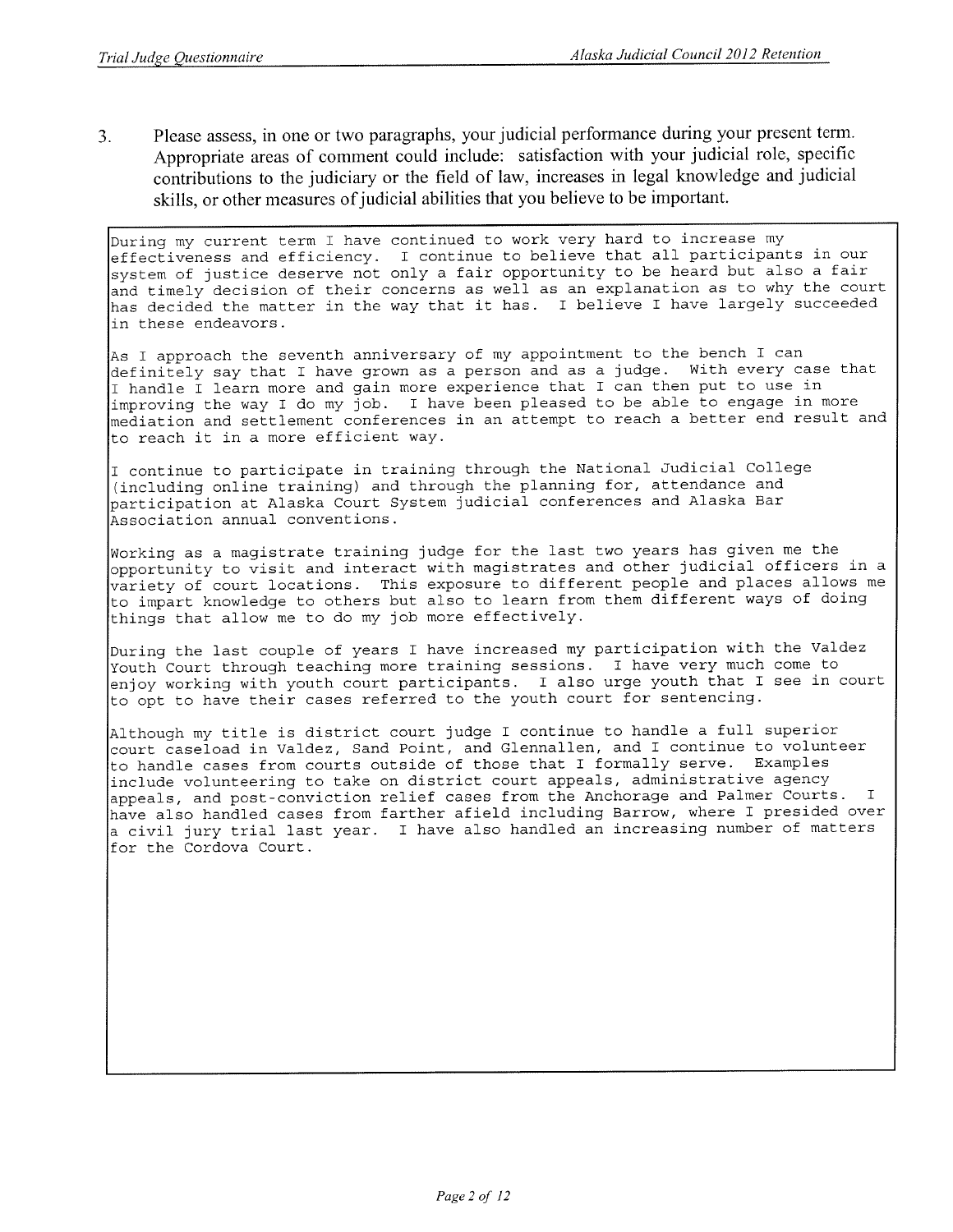- During your most recent term as a judge, have you:  $\overline{4}$ .
	- a) had a tax lien filed or other collection procedure instituted against you by federal, state,  $\Box$  Yes  $\Box$  No or local authorities?
	- b) been involved in a non-judicial capacity in any legal proceeding whether as a party or otherwise?  $\Box$  Yes  $\Box$  No
	- c) engaged in the practice of law (other than as a judge)?  $\Box$  Yes  $\Box$  No
	- d) held office in any political party?  $\Box$  Yes  $\Box$  No
	- $\Box$  Yes  $\Box$  No e) held any other local, state or federal office?
	- f) had any complaints, charges or grievances filed against you with the Alaska Commission on Judicial Conduct, the Alaska Bar Association, or with the Alaska Court System that resulted in public proceedings or sanctions?  $\Box$  Yes  $\Box$  No
- If your answer to any of the questions above is "yes," please give full details, including dates, 5. facts, case numbers and outcomes.

Please provide any other information which you believe would assist the Council in 6. conducting its evaluations and in preparing its recommendations for the 2012 retention elections.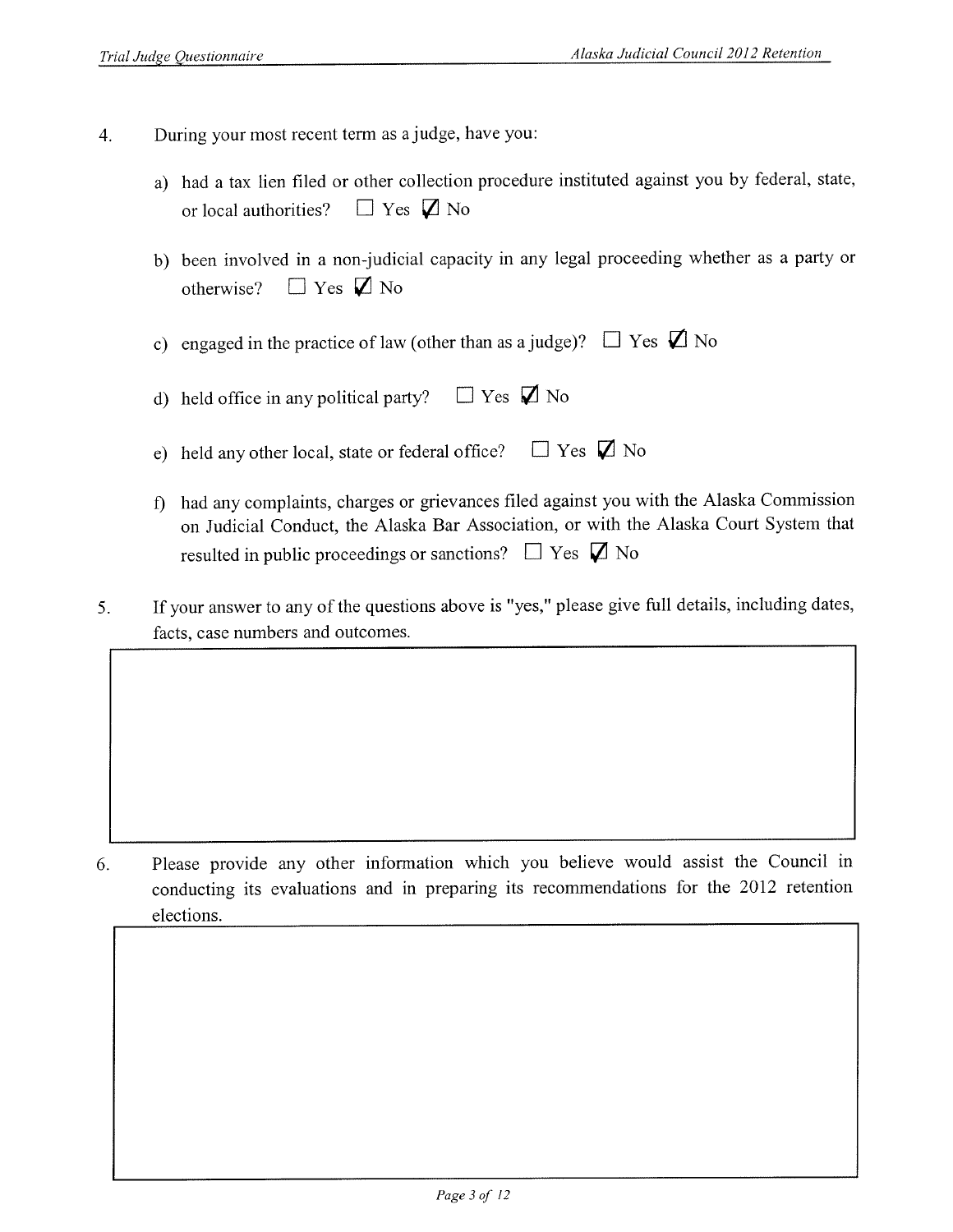### For questions 7 through 10 please do not list any cases that have pending issues in your court.

Please list your three most recent jury trials including case names and numbers. Please list  $7.$ the names, current addresses, including zip codes and suite numbers where applicable, of each attorney involved in these trials. (Attach additional pages if necessary.)

|                   | <b>Case Number 1</b>                  |                   |                                                                                                                                                                                                                                    |
|-------------------|---------------------------------------|-------------------|------------------------------------------------------------------------------------------------------------------------------------------------------------------------------------------------------------------------------------|
|                   | Case Name: State of Alaska            |                   | Case Number: 3GL-11-53CR                                                                                                                                                                                                           |
|                   | v. Sarah Haller                       |                   |                                                                                                                                                                                                                                    |
|                   | <b>Attorneys Involved:</b>            |                   |                                                                                                                                                                                                                                    |
|                   | Name: Lindsey Burton, ADA             |                   | Name. Timothy Dooley                                                                                                                                                                                                               |
|                   | Address: 515 E. Dahlia St, Ste 150    |                   | Address: 921 W. 6th Ave, Ste 200                                                                                                                                                                                                   |
|                   | City, State, Zip: Palmer, AK 99645    |                   | City, State, Zip: Anchorage, AK<br>99501                                                                                                                                                                                           |
|                   |                                       |                   |                                                                                                                                                                                                                                    |
| Name:             |                                       |                   | Name:                                                                                                                                                                                                                              |
| Address:          |                                       |                   | Address:                                                                                                                                                                                                                           |
| City, State, Zip. |                                       | City, State, Zip: | $\overline{a}$ . The components of the contract of the contract of the contract of the contract of the contract of the contract of the contract of the contract of the contract of the contract of the contract of the contract of |
|                   |                                       |                   |                                                                                                                                                                                                                                    |
|                   |                                       |                   |                                                                                                                                                                                                                                    |
|                   | <b>Case Number 2</b>                  |                   |                                                                                                                                                                                                                                    |
|                   | Case Name: State of Alaska            |                   | Case Number: $3VA-11-71CR$                                                                                                                                                                                                         |
|                   | v. Timothy Barclay                    |                   |                                                                                                                                                                                                                                    |
|                   | <b>Attorneys Involved:</b>            |                   |                                                                                                                                                                                                                                    |
|                   | Name: Eric Senta, ADA                 |                   | Name: Bryon Collins                                                                                                                                                                                                                |
|                   | Address: 515 E. Dahlia St, Ste 150    |                   | Address. 310 K St, Ste 200                                                                                                                                                                                                         |
|                   | City, State, Zip: Palmer, AK 99645    |                   | City, State, Zip: Anchorage, AK<br>99501                                                                                                                                                                                           |
|                   |                                       |                   |                                                                                                                                                                                                                                    |
| Name:             |                                       | Name:             |                                                                                                                                                                                                                                    |
| Address.          |                                       | Address:          |                                                                                                                                                                                                                                    |
| City, State, Zip. |                                       | City, State, Zip: | <u> 1980 - Johann Stein, fransk politik (* 1902)</u>                                                                                                                                                                               |
|                   |                                       |                   |                                                                                                                                                                                                                                    |
|                   |                                       |                   |                                                                                                                                                                                                                                    |
|                   | <b>Case Number 3</b>                  |                   |                                                                                                                                                                                                                                    |
|                   | Case Name: State of Alaska            |                   | Case Number: 3GL-09-163CR                                                                                                                                                                                                          |
| ν.                | John Chalstrom                        |                   |                                                                                                                                                                                                                                    |
|                   | <b>Attorneys Involved:</b>            |                   |                                                                                                                                                                                                                                    |
|                   | Name: Melissa Wininger-Howard, ADA    | Name:             | William R. Satterberg,<br>Jr.                                                                                                                                                                                                      |
| Address:          | 515 E. Dahlia St, Ste 150             | Address:          | 709 Fourth Avenue                                                                                                                                                                                                                  |
|                   | City, State, Zip: Palmer, AK<br>99645 | City, State, Zip: | Fairbanks,<br>AК<br>99701                                                                                                                                                                                                          |
|                   |                                       |                   |                                                                                                                                                                                                                                    |
| Name:             |                                       | Name:             |                                                                                                                                                                                                                                    |
| Address:          |                                       | Address:          |                                                                                                                                                                                                                                    |
| City, State, Zip: |                                       | City, State, Zip: |                                                                                                                                                                                                                                    |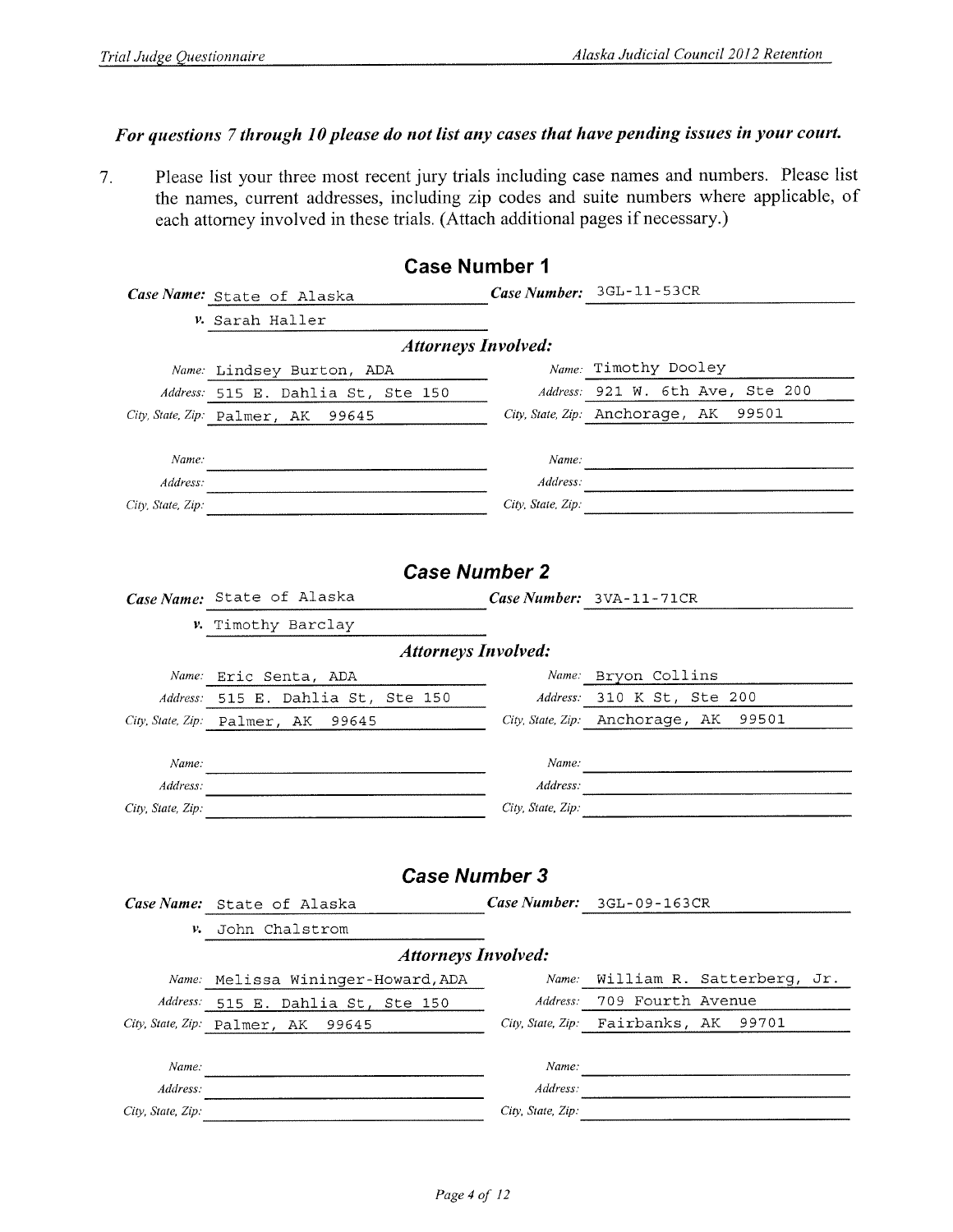Please list your three most recent non-jury trials including case names and numbers. Please 8. list the names, current addresses, including zip codes and suite numbers where applicable, of each attorney involved in these trials. (Attach additional pages if necessary.)

|                   | <b>Case Number 1</b>                     |                   |                                          |  |  |  |  |  |  |  |  |
|-------------------|------------------------------------------|-------------------|------------------------------------------|--|--|--|--|--|--|--|--|
|                   | Case Name: ITMO L.P. & J.W.              |                   | Case Number: 3GL-10-7/8CN                |  |  |  |  |  |  |  |  |
| ν.                |                                          |                   |                                          |  |  |  |  |  |  |  |  |
|                   | <b>Attorneys Involved:</b>               |                   |                                          |  |  |  |  |  |  |  |  |
|                   | Name: Lisa Reynolds, AAG                 |                   | Name: Paul Maslakowski, OPA              |  |  |  |  |  |  |  |  |
|                   | Address: 1031 W. 4th Ave, Ste 200        |                   | Address: 1517 S Industr. Wy Ste 1        |  |  |  |  |  |  |  |  |
|                   | City, State, Zip: Anchorage, AK 99501    |                   | City, State, Zip: Palmer, AK 99645       |  |  |  |  |  |  |  |  |
|                   |                                          |                   |                                          |  |  |  |  |  |  |  |  |
| Name:             | Susan Heuer, GAL                         | Name:             |                                          |  |  |  |  |  |  |  |  |
|                   | Address: 900 W 5th Ave                   | Address:          |                                          |  |  |  |  |  |  |  |  |
|                   | City, State, Zip: Anchorage, AK<br>99501 | City, State, Zip: |                                          |  |  |  |  |  |  |  |  |
|                   |                                          |                   |                                          |  |  |  |  |  |  |  |  |
|                   |                                          |                   |                                          |  |  |  |  |  |  |  |  |
|                   | <b>Case Number 2</b>                     |                   |                                          |  |  |  |  |  |  |  |  |
|                   | Case Name: Jacqueline Olson              |                   | Case Number: $3VA-09-38CI$               |  |  |  |  |  |  |  |  |
| ν.                | Patrick Olson                            |                   |                                          |  |  |  |  |  |  |  |  |
|                   | <b>Attorneys Involved:</b>               |                   |                                          |  |  |  |  |  |  |  |  |
| Name:             | G.R. Eschbacher                          | Name:             | Terri-Lynn Coleman                       |  |  |  |  |  |  |  |  |
| Address:          | 718 Barrow St                            | Address:          | 750 8th Ave                              |  |  |  |  |  |  |  |  |
|                   | 99501<br>City, State, Zip: Anchorage, AK |                   | City, State, Zip: Fairbanks, AK<br>99701 |  |  |  |  |  |  |  |  |
|                   |                                          |                   |                                          |  |  |  |  |  |  |  |  |
| Name:             |                                          | Name:             |                                          |  |  |  |  |  |  |  |  |
| Address:          |                                          | Address:          |                                          |  |  |  |  |  |  |  |  |
| City, State, Zip: |                                          |                   | City, State, Zip:                        |  |  |  |  |  |  |  |  |
|                   |                                          |                   |                                          |  |  |  |  |  |  |  |  |
|                   |                                          |                   |                                          |  |  |  |  |  |  |  |  |
|                   | <b>Case Number 3</b>                     |                   |                                          |  |  |  |  |  |  |  |  |
|                   | Case Name: State of Alaska               |                   | Case Number: 3VA-09-246CR                |  |  |  |  |  |  |  |  |
| ν.                | William Wallis                           |                   |                                          |  |  |  |  |  |  |  |  |
|                   | <b>Attorneys Involved:</b>               |                   |                                          |  |  |  |  |  |  |  |  |
| Name:             | Kerry Corliss, ADA                       | Name:             | Elizabeth Varela, Asst PD                |  |  |  |  |  |  |  |  |
| Address:          | 515 E. Dahlia St, Ste 150                | Address:          | 515 E. Dahlia St., Ste 100               |  |  |  |  |  |  |  |  |
| City, State, Zip. | Palmer, AK<br>99645                      | City, State, Zip: | Palmer, AK<br>99645                      |  |  |  |  |  |  |  |  |
|                   |                                          |                   |                                          |  |  |  |  |  |  |  |  |
| Name:             |                                          | Name:             |                                          |  |  |  |  |  |  |  |  |
| Address:          |                                          | Address:          |                                          |  |  |  |  |  |  |  |  |
| City, State, Zip: |                                          | City, State, Zip: |                                          |  |  |  |  |  |  |  |  |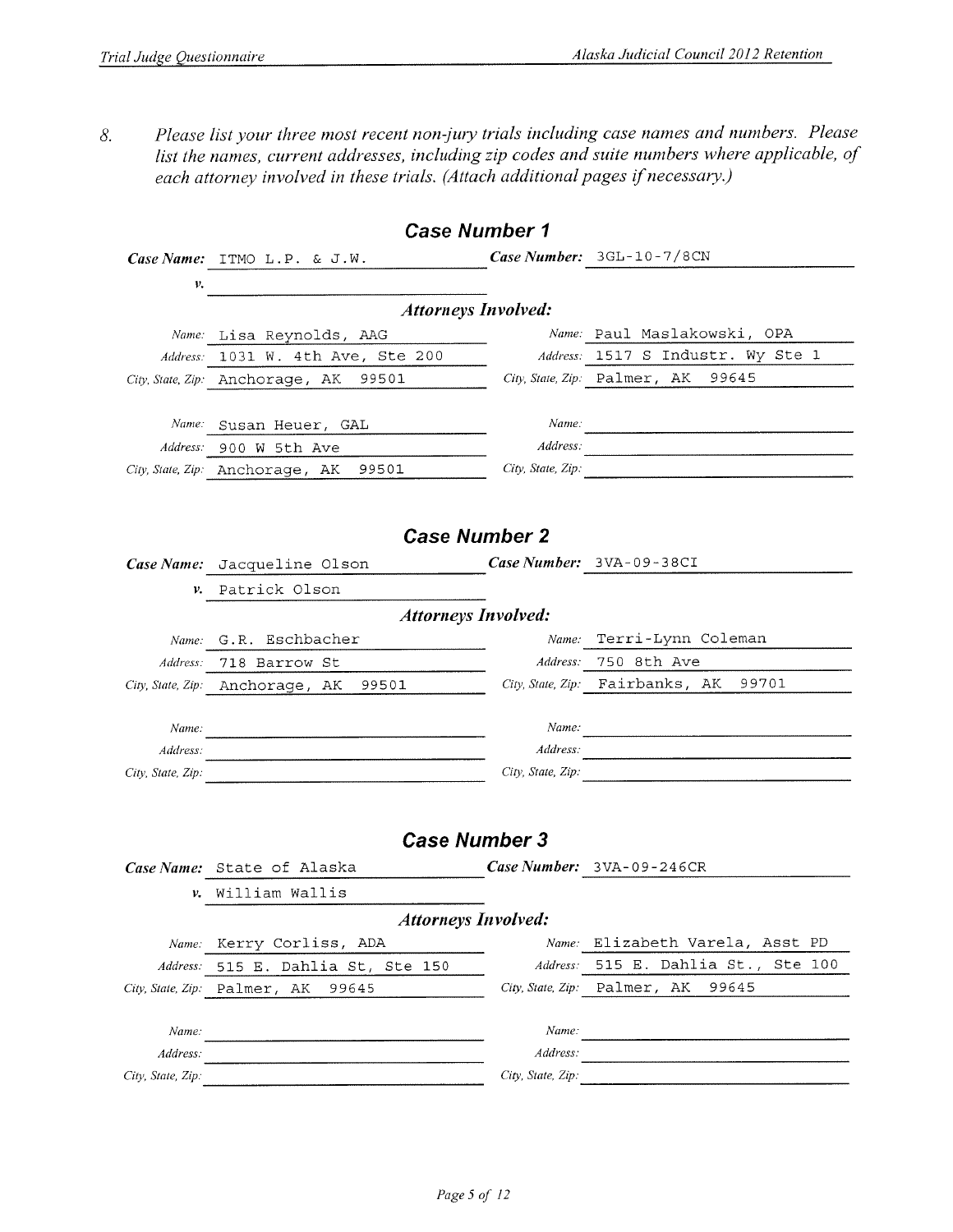I do not have very many non-jury trials involving lawyers. I asked Larry Cohn via email about how I might address this in this questionnaire and he told me to list more jury trials because the goal of these questions is to list attorneys from six recent trials. Regarding the cases listed on page 5, Case Number 1 is a non-jury trial (contested CINA Adjudication), Case Number  $2$  is a non-jury trial (divorce including property and custody disputes), and Case Number 3 is a jury trial.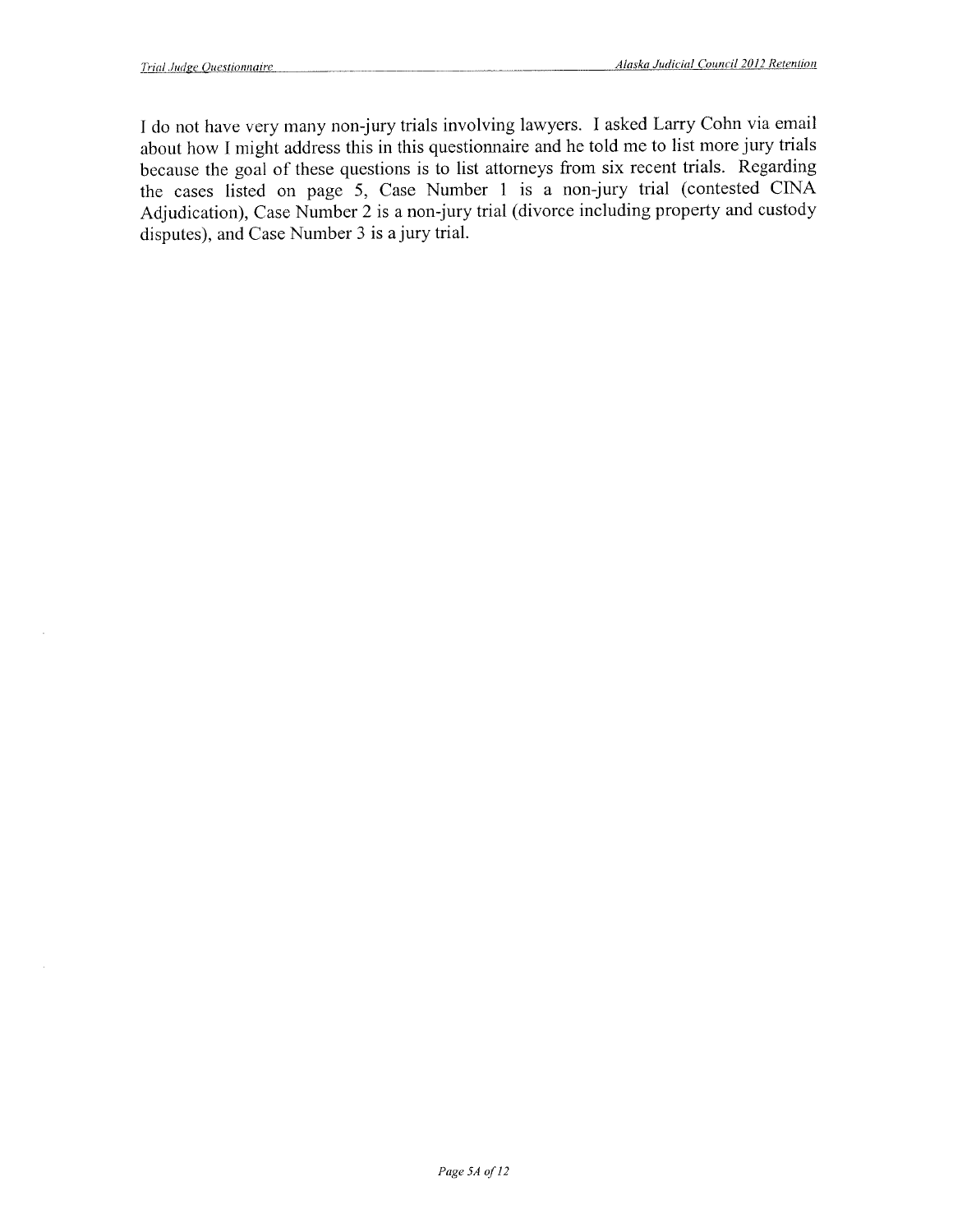Please list your three most recent cases, including case names and numbers, which did not 9. go to trial, but on which you did significant work (such as settlement conference, hearings, motion work, etc.). Please list the names, current addresses, including zip codes and suite numbers where applicable, of each attorney involved in these cases. (Attach additional pages if necessary.)

|                   | <b>Case Number 1</b>                                          |                   |                                       |
|-------------------|---------------------------------------------------------------|-------------------|---------------------------------------|
|                   | Case Name: City of Valdez                                     |                   | Case Number: 3VA-09-3CI               |
| v.                | Ak Mun League Jt Ins Assoc                                    |                   |                                       |
|                   | <b>Attorneys Involved:</b>                                    |                   |                                       |
|                   | Name: Joseph Levesque                                         | Name:             | Blake Call                            |
| Address:          | 731 N St                                                      | Address:          | 250 H St                              |
|                   | City, State, Zip: Anchorage, AK 99501                         |                   | City, State, Zip: Anchorage, AK 99501 |
|                   |                                                               |                   |                                       |
| Name:             |                                                               | Name:             |                                       |
| Address:          | <u> 1980 - Januari Lander, amerikansk politiker (d. 1980)</u> | Address:          |                                       |
| City, State, Zip: |                                                               | City, State, Zip: |                                       |
|                   |                                                               |                   |                                       |
|                   | <b>Case Number 2</b>                                          |                   |                                       |
|                   | Case Name: ITMO PCR Enetta Rogers                             |                   | Case Number: 3AN-09-9968CI            |
| v.                |                                                               |                   |                                       |
|                   | <b>Attorneys Involved:</b>                                    |                   |                                       |
| Name:             | John McConnaughy, III                                         | Name:             | Aaron Jabaay                          |
| Address:          | 733 W. 4th Ave, Ste 308                                       | Address:          | 310 K St, Ste 520                     |
|                   | 99501<br>City, State, Zip: Anchorage, AK                      |                   | City, State, Zip: Anchorage, AK 99501 |
|                   |                                                               |                   |                                       |
| Name:             |                                                               | Name:             |                                       |
| Address:          |                                                               | Address:          |                                       |
| City, State, Zip: |                                                               | City, State, Zip: |                                       |
|                   |                                                               |                   |                                       |
|                   |                                                               |                   |                                       |
|                   | <b>Case Number 3</b>                                          |                   |                                       |
|                   | Case Name: George Long                                        |                   | Case Number: 3PA-08-2454CI            |
| ν.                | State of Alaska                                               |                   |                                       |
|                   | <b>Attorneys Involved:</b>                                    |                   |                                       |
|                   | Name: John C. Pharr                                           | Name:             | Rachel Gernat                         |
| Address:          | 733 W. 4th Ave, Ste 308                                       | Address:          | 248 S. Alaska St                      |
| City, State, Zip: | Anchorage, AK<br>99501                                        |                   | City, State, Zip: Palmer, AK<br>99645 |
|                   |                                                               |                   |                                       |
| Name:             |                                                               | Name:             |                                       |
| Address:          |                                                               | Address:          |                                       |
| City, State, Zip: |                                                               | City, State, Zip: |                                       |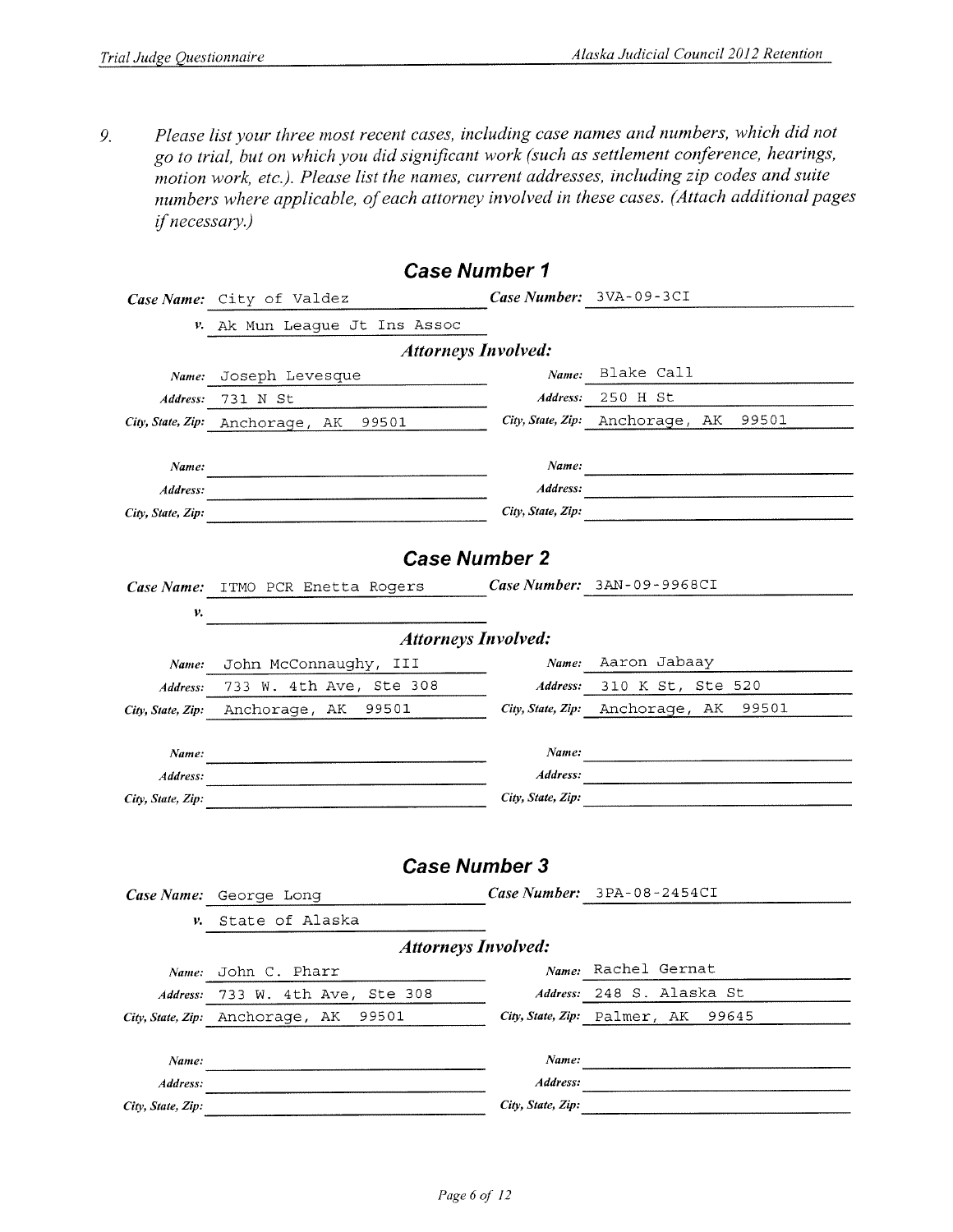Regarding the cases listed on page 6...

Case Number 1 was a general civil litigation case involving a large sum of money and there were competing motions for summary judgment.

Case Number 2 was a post-conviction relief (PCR) matter in which I granted the government's motion to dismiss the amended application.

Case Number 3 was an appeal to the superior court from a district court criminal jury trial.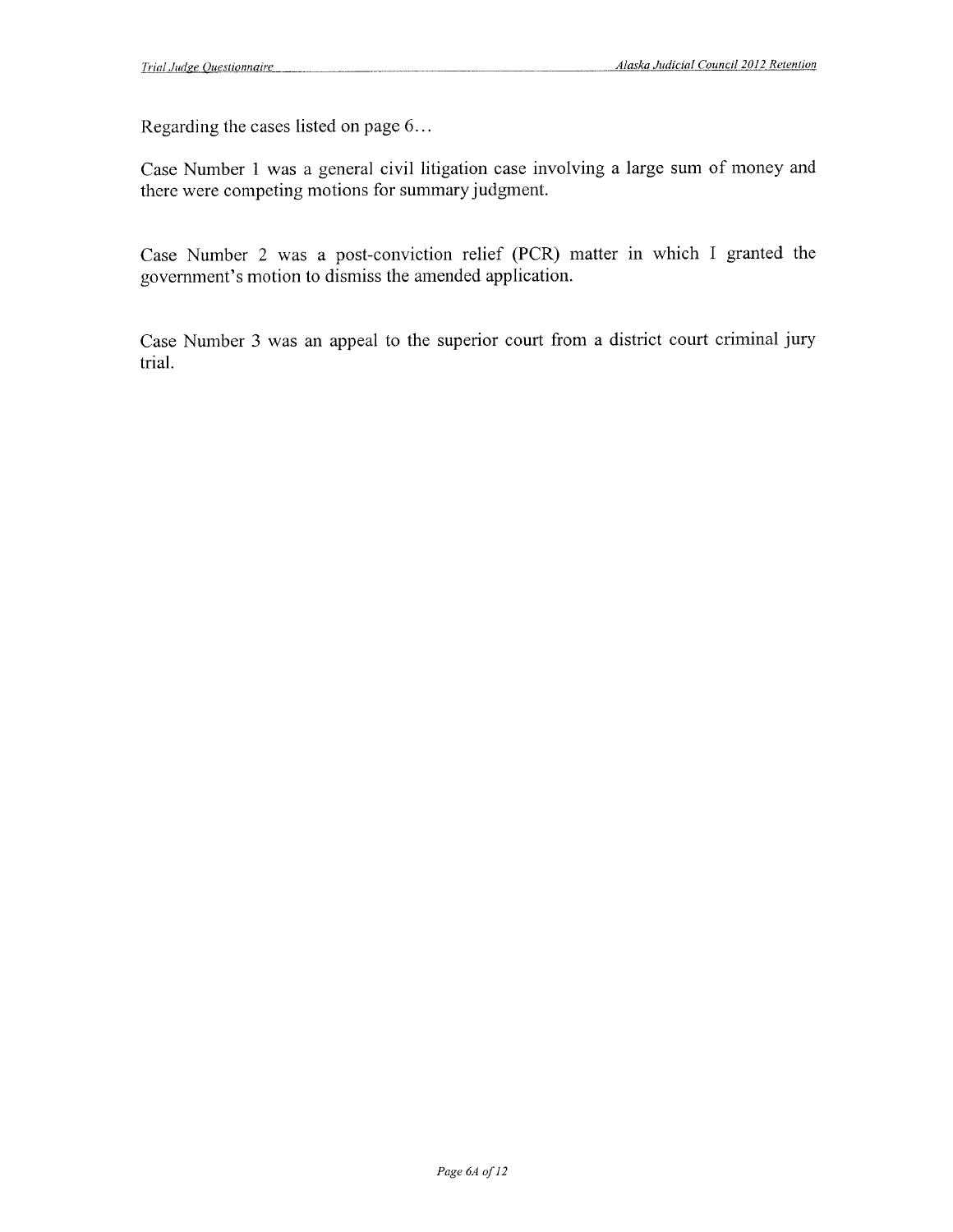$\bar{z}$ 

Optional: If you deem it helpful to the Council, please list up to three other cases during  $10.$ your past term in which you believe your work was particularly noteworthy. Please list the names, current addresses, including zip codes and suite numbers where applicable, of each attorney involved in these cases. (Attach additional pages if necessary.)

|                   | <b>Case Number 1</b>                                                                                                                    |          |
|-------------------|-----------------------------------------------------------------------------------------------------------------------------------------|----------|
| Case Name:        | Case Number:<br>.<br>Allinguage – a and the complete property in the complete of the complete of the complete property and the complete |          |
| ν.                |                                                                                                                                         |          |
|                   | <b>Attorneys Involved:</b>                                                                                                              |          |
| Name:             |                                                                                                                                         | Name:    |
| Address:          | <u> 2000 - Maria Alemania, matematik matematik (h. 1882).</u>                                                                           |          |
| City, State, Zip: | City, State, Zip:                                                                                                                       |          |
| Name:             |                                                                                                                                         |          |
| Address:          | Address:                                                                                                                                |          |
| City, State, Zip: | City, State, Zip:                                                                                                                       |          |
|                   | <b>Case Number 2</b>                                                                                                                    |          |
| Case Name:        | Case Number:<br><u>.</u><br>1980 - Januari Lander, primeira eta politiko eta esperantzari eta baterria eta erregea (h. 1904).           |          |
| ν.                | <u> 1980 - Johann Barnett, fransk politiker (d. 1980)</u>                                                                               |          |
|                   | <b>Attorneys Involved:</b>                                                                                                              |          |
| Name:             | <u> 1989 - Johann John Stein, mars en de Franse en de Franse en de Franse en de Franse en de Franse en de Franse</u>                    |          |
| Address:          |                                                                                                                                         | Address: |
| City, State, Zip: | City, State, Zip:                                                                                                                       |          |
| Name:             |                                                                                                                                         |          |
| Address:          |                                                                                                                                         |          |
| City, State, Zip: | City, State, Zip:                                                                                                                       |          |
|                   | <b>Case Number 3</b>                                                                                                                    |          |
| Case Name:        | Case Number:                                                                                                                            |          |
| ν.                |                                                                                                                                         |          |
|                   | <b>Attorneys Involved:</b>                                                                                                              |          |
| Name:             | Name:                                                                                                                                   |          |
| Address:          | Address:                                                                                                                                |          |
| City, State, Zip: | City, State, Zip:                                                                                                                       |          |
| Name:             | Name:                                                                                                                                   |          |
| Address:          | Address:                                                                                                                                |          |
| City, State, Zip: | City, State, Zip:                                                                                                                       |          |
|                   |                                                                                                                                         |          |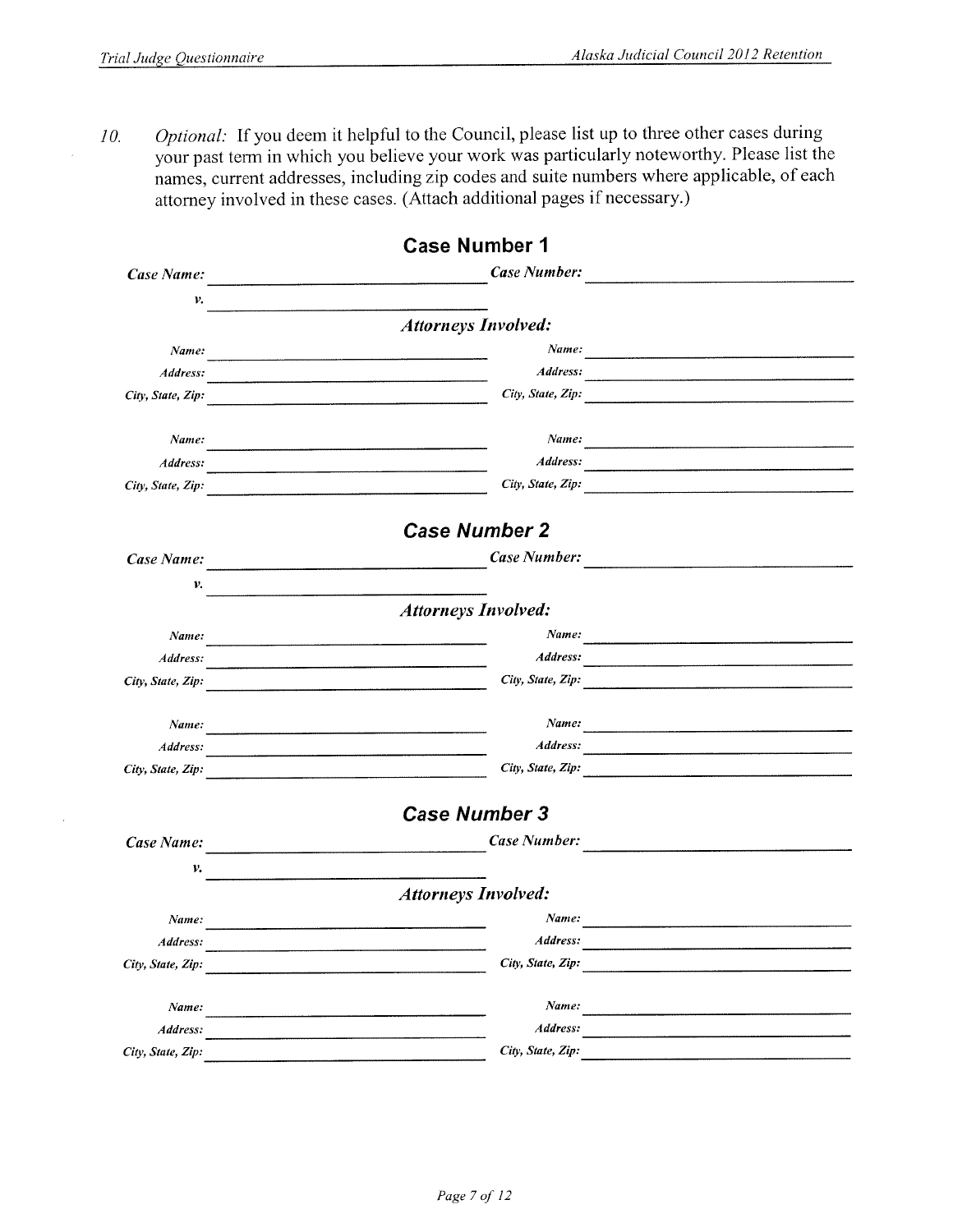# Alaska Judicial Council Recommendation Judge Daniel Schally, District Court, Valdez

#### **Judicial Council Recommendation 2012**

The Alaska Judicial Council is a non-partisan citizens' commission established by the Alaska constitution. Alaskan law requires the Council to evaluate judges' performance and authorizes the Council to recommend to voters whether judges should be retained in office. The Judicial Council reviews judges' integrity, diligence, legal ability, fairness, demeanor, ability to manage their caseloads, and overall performance of their judicial responsibilities in and out of the courtroom. The Judicial Council finds Judge Schally to be *Qualified* and recommends unanimously that the public vote **"YES"** to retain him as a district court judge.

#### **Judicial Council Evaluation**

The Judicial Council surveyed thousands of Alaskans including peace and probation officers, court employees, attorneys, jurors, social workers and guardians ad litem about the judges on the ballot. Respondents were asked to rate judicial performance and to submit comments. The Council also reviewed the ratings and observations of the Alaska Judicial Observers, independent community-based volunteers. The Council reviewed the judge's peremptory challenge, recusals, and appellate affirmance and reversal rates; any civil or criminal litigation involving the judge; APOC and court system conflict-of-interest statements; any disciplinary files involving the judge; and whether a judge's pay was withheld for an untimely decision. The Council reviewed other court records and investigated judicial conduct in specific cases. The Council interviewed some judges, attorneys, and court staff, and held a statewide public hearing to obtain comments about judges.

|                      | <b>Attorney</b><br><b>Survey</b> | Peace<br><b>Officer</b><br><b>Survey</b> | Juror<br><b>Survey</b> | Court<br><b>Employee</b><br><b>Survey</b> | <b>Social Workers</b><br><b>Guardians ad Litem</b> |
|----------------------|----------------------------------|------------------------------------------|------------------------|-------------------------------------------|----------------------------------------------------|
| <b>Legal Ability</b> | 4.0                              | ---                                      |                        | ---                                       | ---                                                |
| Impartiality         | 4.0                              | 4.6                                      | 4.7                    | 4.2                                       | 4.5                                                |
| Integrity            | 4.2                              | 4.8                                      | ---                    | 4.2                                       | 4.5                                                |
| Temperament          | 4.1                              | 4.9                                      | 4.8                    | 4.2                                       | 4.5                                                |
| <b>Diligence</b>     | 4.1                              | 4.8                                      | ---                    | 4.2                                       | 5.0                                                |
| Overall              | 4.0                              | 4.7                                      | 4.7                    | 4.3                                       | 4.5                                                |



### **5.0 = Excellent**

- **4.0 = Good**
- **3.0 = Acceptable**
- **2.0 = Deficient**
- **1.0 = Poor**

#### **Summary of Survey Information**

Survey respondents rated Judge Schally on the categories summarized in the table above, using 5 as the highest rating possible. The attorney rating for Judge Schally on overall performance was 4.0. Peace and probation officers gave Judge Schally a rating of 4.7. Jurors rated him 4.7 overall, court employees gave him 4.3, and social workers and guardians ad litem rated him at 4.5.

### **Recommendation: Vote "YES" to retain Judge Daniel Schally**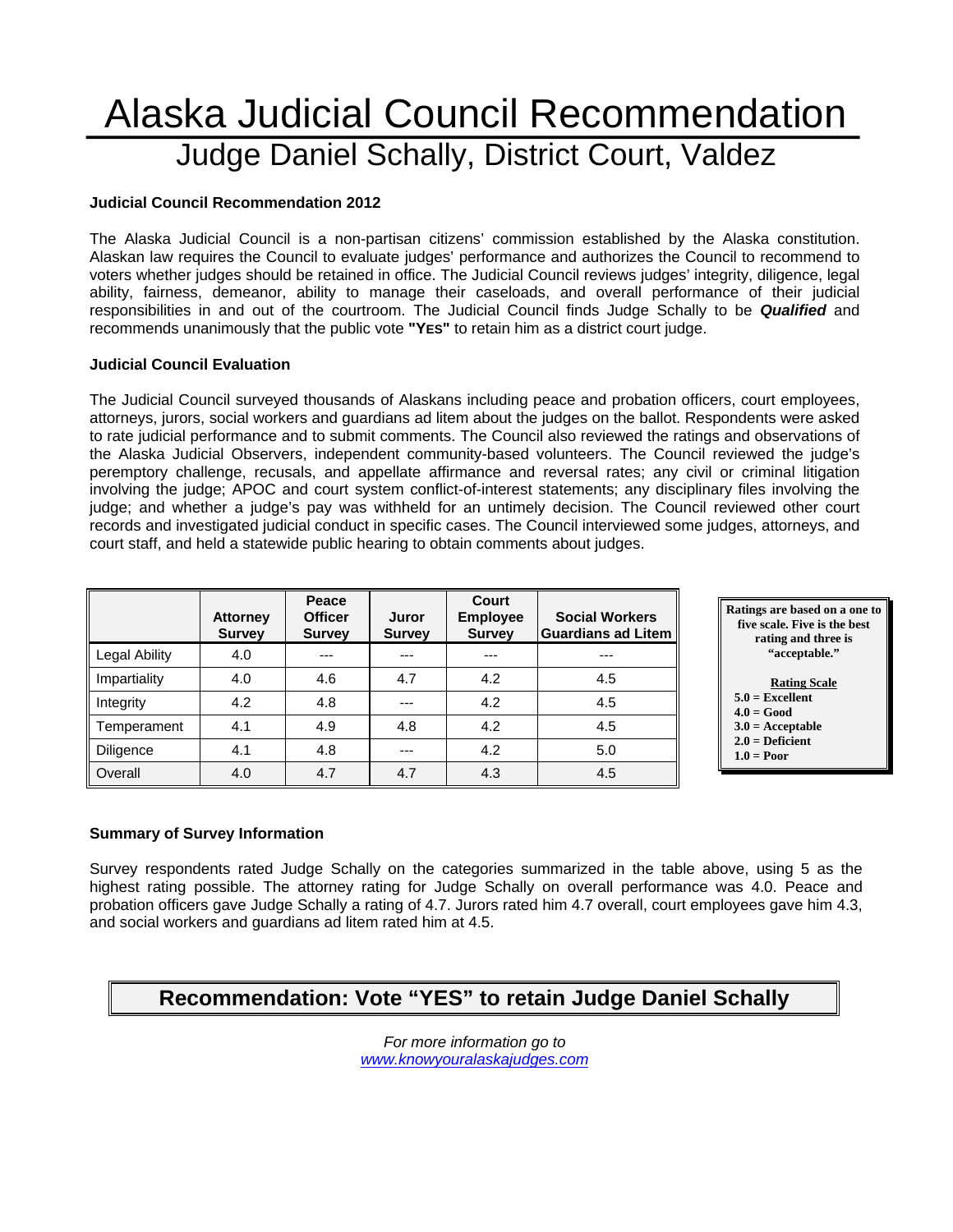|                                    | Legal                                                |                          | Impartiality/                                 |                  |                                               |                  | <b>Judicial</b>             |                  |                  |                  | Overall                                       |                  |
|------------------------------------|------------------------------------------------------|--------------------------|-----------------------------------------------|------------------|-----------------------------------------------|------------------|-----------------------------|------------------|------------------|------------------|-----------------------------------------------|------------------|
|                                    | <b>Ability</b>                                       |                          | <b>Fairness</b>                               |                  | <b>Integrity</b>                              |                  | <b>Temperament</b>          |                  | <b>Diligence</b> |                  | <b>Evaluation</b>                             |                  |
|                                    | Mean                                                 | N                        | Mean                                          | N                | Mean                                          | N                | Mean                        | ${\bf N}$        | Mean             | N                | Mean                                          | N                |
| <b>Basis for Evaluation</b>        |                                                      |                          |                                               |                  |                                               |                  |                             |                  |                  |                  |                                               |                  |
| No Response                        |                                                      | 12                       |                                               | 11               |                                               | 14               |                             | 10               |                  | 17               |                                               | 12               |
| <b>Direct Professional</b>         | 4.0                                                  | 97                       | 4.0                                           | 99               | 4.2                                           | 95               | 4.1                         | 100              | 4.1              | 94               | 4.0                                           | 98               |
| Experience in last 5 yrs           | 4.0                                                  | 90                       | 4.0                                           | 91               | 4.2                                           | 87               | 4.0                         | 92               | 4.1              | 86               | 4.0                                           | 90               |
| Experience not in last 5 yrs       | 4.3                                                  | 3                        | 4.0                                           | 3                | 4.3                                           | 3                | 4.3                         | 3                | 4.3              | 3                | 4.3                                           | 3                |
| Professional Reputation            | 4.2                                                  | 10                       | 4.2                                           | 10               | 4.2                                           | 10               | 4.2                         | 10               | 3.9              | 9                | 4.1                                           | 10               |
| <b>Other Personal Contacts</b>     | 4.3                                                  | 3                        | 4.5                                           | $\overline{2}$   | 4.7                                           | 3                | 4.5                         | $\mathfrak{2}$   | 5.0              | $\boldsymbol{2}$ | 5.0                                           | $\sqrt{2}$       |
| <b>Type of Practice</b>            |                                                      |                          |                                               |                  |                                               |                  |                             |                  |                  |                  |                                               |                  |
| No Response                        |                                                      | $\overline{\mathcal{A}}$ |                                               | $\overline{c}$   |                                               | 6                |                             | $\mathbf{1}$     |                  | 7                |                                               | 3                |
| Private, Solo                      | 3.9                                                  | 15                       | 3.8                                           | 17               | 4.2                                           | 15               | 4.0                         | 17               | 4.2              | 16               | 4.1                                           | 17               |
| Private, 2-5 Attorneys             | 4.1                                                  | $20\,$                   | 4.2                                           | 20               | 4.3                                           | 18               | 4.3                         | 20               | 4.3              | 19               | 4.2                                           | $20\,$           |
| Private, 6+ Attorneys              | 4.0                                                  | 6                        | 3.7                                           | 6                | 4.3                                           | 6                | 4.0                         | 6                | 4.0              | 6                | 3.7                                           | 6                |
| Private, Corporate Employee        | $\mathord{\hspace{1pt}\text{--}\hspace{1pt}}$        | $\boldsymbol{0}$         | $\mathord{\hspace{1pt}\text{--}\hspace{1pt}}$ | $\boldsymbol{0}$ | $\mathord{\hspace{1pt}\text{--}\hspace{1pt}}$ | $\boldsymbol{0}$ | $-$                         | $\mathbf{0}$     | $\overline{a}$   | $\boldsymbol{0}$ | $\mathord{\hspace{1pt}\text{--}\hspace{1pt}}$ | $\boldsymbol{0}$ |
| Judge or Judicial Officer          | 4.2                                                  | 25                       | 4.2                                           | 24               | 4.2                                           | 25               | 3.9                         | 25               | 4.1              | 21               | 4.1                                           | 24               |
| Government                         | 3.8                                                  | 28                       | 4.1                                           | 29               | 4.1                                           | 28               | 4.0                         | 29               | 4.1              | 29               | 4.0                                           | 28               |
| Public Service Agency/Org          | 2.0                                                  | $\mathbf{1}$             | 2.0                                           | 1                | 2.0                                           | 1                | 3.0                         | -1               | 3.0              | $\mathbf{1}$     | 2.0                                           | $\mathbf{1}$     |
| Other                              | $\overline{\phantom{a}}$                             | $\boldsymbol{0}$         | $\overline{a}$                                | $\boldsymbol{0}$ | $\overline{a}$                                | $\boldsymbol{0}$ | --                          | $\boldsymbol{0}$ | 44               | $\boldsymbol{0}$ | ÷-                                            | $\boldsymbol{0}$ |
| <b>Years of Practice in Alaska</b> |                                                      |                          |                                               |                  |                                               |                  |                             |                  |                  |                  |                                               |                  |
| No Response                        |                                                      | 4                        |                                               | $\mathbf{1}$     |                                               | 6                |                             | 1                |                  | 7                |                                               | 2                |
| 5 Years or fewer                   | 4.4                                                  | $\overline{9}$           | 4.6                                           | 10               | 4.8                                           | 9                | 4.4                         | 10               | 4.5              | 10               | 4.6                                           | 9                |
| 6 to 10 years                      | 3.6                                                  | 11                       | 3.6                                           | 11               | 3.8                                           | 11               | 4.1                         | 11               | 4.0              | 11               | 3.8                                           | 11               |
| 11 to 15 years                     | 4.0                                                  | 9                        | 4.0                                           | 10               | 4.1                                           | 9                | 3.9                         | 10               | 4.0              | 8                | 4.1                                           | 10               |
| 16 to 20 years                     | 4.0                                                  | 7                        | 4.3                                           | 7                | 4.5                                           | 6                | 4.1                         | $\tau$           | 4.4              | 5                | 4.3                                           | $\overline{7}$   |
| 21 years or more                   | 3.9                                                  | 56                       | 4.0                                           | 57               | 4.1                                           | 55               | 3.9                         | 57               | 4.0              | 55               | 3.9                                           | 57               |
| Gender                             |                                                      |                          |                                               |                  |                                               |                  |                             |                  |                  |                  |                                               |                  |
| No Response                        |                                                      | 4                        |                                               | $\overline{2}$   |                                               | 6                |                             | 1                |                  | 7                |                                               | 3                |
| Male                               | 4.0                                                  | 69                       | 4.1                                           | 68               | 4.3                                           | 66               | 4.1                         | 69               | 4.2              | 64               | 4.1                                           | 68               |
| Female                             | 3.8                                                  | 26                       | 3.9                                           | 29               | 4.0                                           | 27               | 3.8                         | 29               | 3.9              | 28               | 3.9                                           | 28               |
| <b>Cases Handled</b>               |                                                      |                          |                                               |                  |                                               |                  |                             |                  |                  |                  |                                               |                  |
| No Response                        |                                                      | $\overline{4}$           |                                               | $\sqrt{2}$       |                                               | $\sqrt{6}$       |                             | $\mathbf{1}$     |                  | $\overline{7}$   |                                               | 3                |
| Prosecution                        | 4.0                                                  | $10\,$                   | 4.3                                           | 10               | 4.2                                           | 10               | 4.3                         | $10\,$           | 4.3              | 10               | 4.1                                           | 9                |
| Mainly Criminal                    | 4.1                                                  | $10\,$                   | 4.3                                           | 11               | 4.5                                           | 10               | 4.4                         | 11               | 4.3              | 10               | 4.5                                           | 11               |
| Mixed Criminal & Civil             | 3.9                                                  | 47                       | 3.8                                           | 46               | 4.0                                           | 45               | 3.8                         | 47               | 3.9              | 43               | 3.8                                           | 46               |
| Mainly Civil                       | 4.2                                                  | 26                       | 4.3                                           | $27\,$           | 4.4                                           | 25               | 4.3                         | 27               | 4.4              | 26               | 4.2                                           | 27               |
| Other                              | 4.0                                                  | $\mathbf{1}$             | 4.5                                           | $\sqrt{2}$       | 4.0                                           | $\overline{2}$   | 4.0                         | $\overline{2}$   | 4.5              | $\overline{2}$   | 4.0                                           | $\boldsymbol{2}$ |
| <b>Location of Practice</b>        |                                                      |                          |                                               |                  |                                               |                  |                             |                  |                  |                  |                                               |                  |
| No Response                        |                                                      | $\overline{4}$           |                                               | $\overline{c}$   |                                               | $6\,$            |                             | $\mathbf{1}$     |                  | 7                |                                               | 3                |
| <b>First District</b>              | 3.8                                                  | $\sqrt{6}$               | 3.8                                           | 6                | 3.8                                           | 6                | 3.7                         | 6                | 4.0              | 5                | 3.8                                           | $\sqrt{6}$       |
| <b>Second District</b>             |                                                      | $\boldsymbol{0}$         |                                               | $\boldsymbol{0}$ |                                               | $\boldsymbol{0}$ |                             | $\boldsymbol{0}$ |                  | $\boldsymbol{0}$ |                                               | $\boldsymbol{0}$ |
| Third District                     | $\mathord{\hspace{1pt}\text{--}\hspace{1pt}}$<br>4.0 |                          | $\overline{\phantom{a}}$<br>4.1               |                  | $\overline{\phantom{a}}$                      | 73               | $\mathbb{L}^{\perp}$<br>4.1 | 77               | Ξ.<br>4.2        | 72               | $\overline{\phantom{a}}$                      |                  |
|                                    |                                                      | 74                       |                                               | 76               | 4.3                                           |                  |                             |                  |                  |                  | 4.1                                           | 75               |
| Fourth District                    | 3.5                                                  | 13                       | 3.4                                           | 13               | 3.8                                           | 12               | 3.6                         | 13               | 3.5              | 13               | 3.4                                           | 13               |
| Outside of Alaska                  | 5.0                                                  | $\mathbf{1}$             | 5.0                                           | $\mathbf{1}$     | 5.0                                           | $\mathbf{1}$     | 5.0                         | $\mathbf{1}$     | 5.0              | $\mathbf{1}$     | 5.0                                           | $\mathbf{1}$     |

### **Judge Daniel Schally: Detailed Information Responses Alaska Bar Association Members**

Note: Ratings for only those respondents who reported direct professional experience with the judge.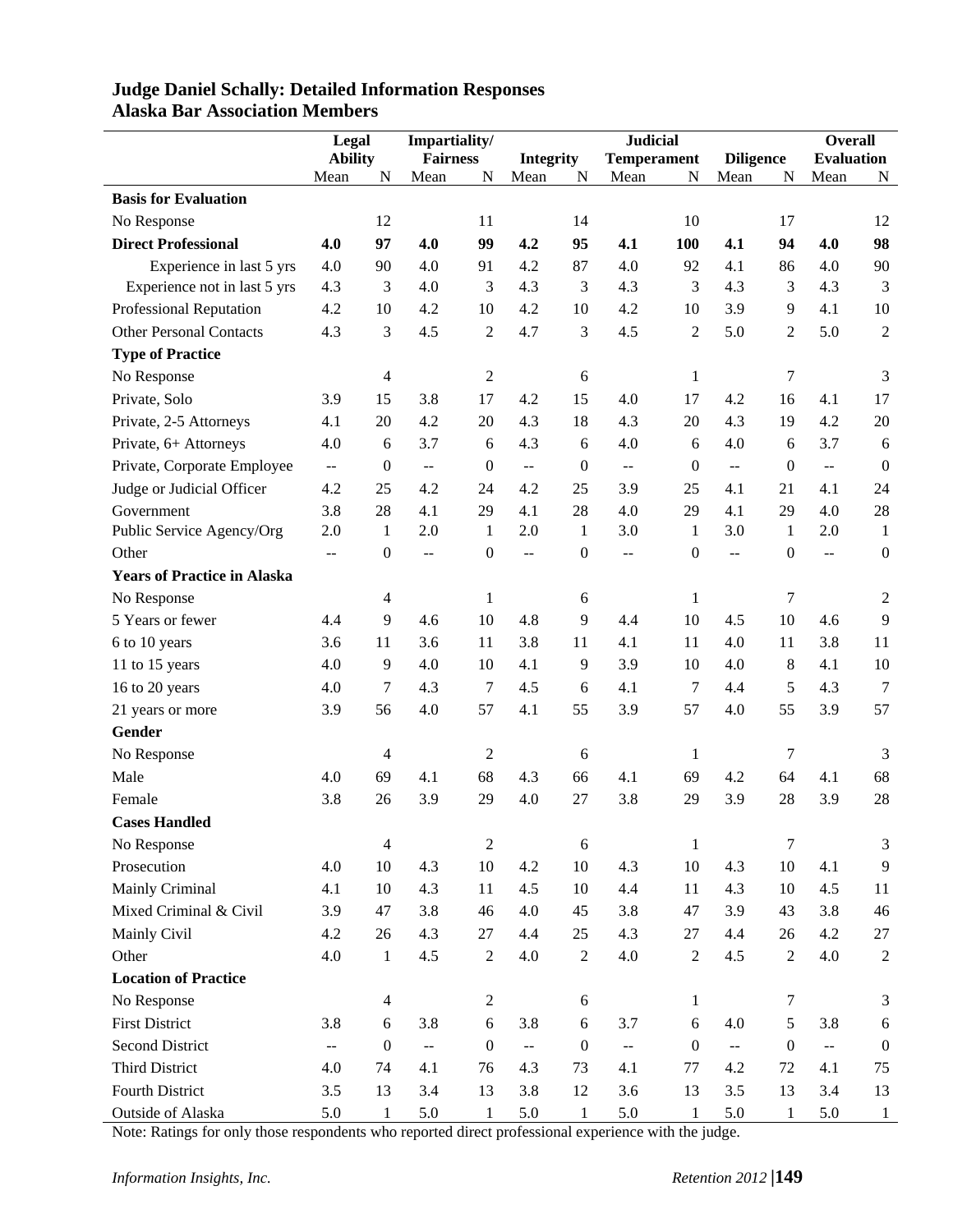## **Current and Prior Retention Scores** *3/29/2012*

### **Daniel J.M. Schally**

| Appointed | Name of Court      |
|-----------|--------------------|
| 1/17/2005 | Valdez District Ct |

#### **Retention Attorney Bar Scores**

| Year | Legal Ability | Impartiality | Intearity | Temperament | Dilligence | Special Skills | Overall Performance |
|------|---------------|--------------|-----------|-------------|------------|----------------|---------------------|
| 2008 |               |              |           |             |            |                |                     |
| 2012 |               |              |           |             |            |                |                     |

### **Peace and Probation Officer Survey Scores**

| Year | Impartiality | Integrity | Temperament | Diligence | Special Skills | Overall Performance |
|------|--------------|-----------|-------------|-----------|----------------|---------------------|
| 2008 |              | 4.6       | 4.6         | 4.5       |                | -4.                 |
| 2012 | 4.6          |           | 21 Q        | 4.8       |                |                     |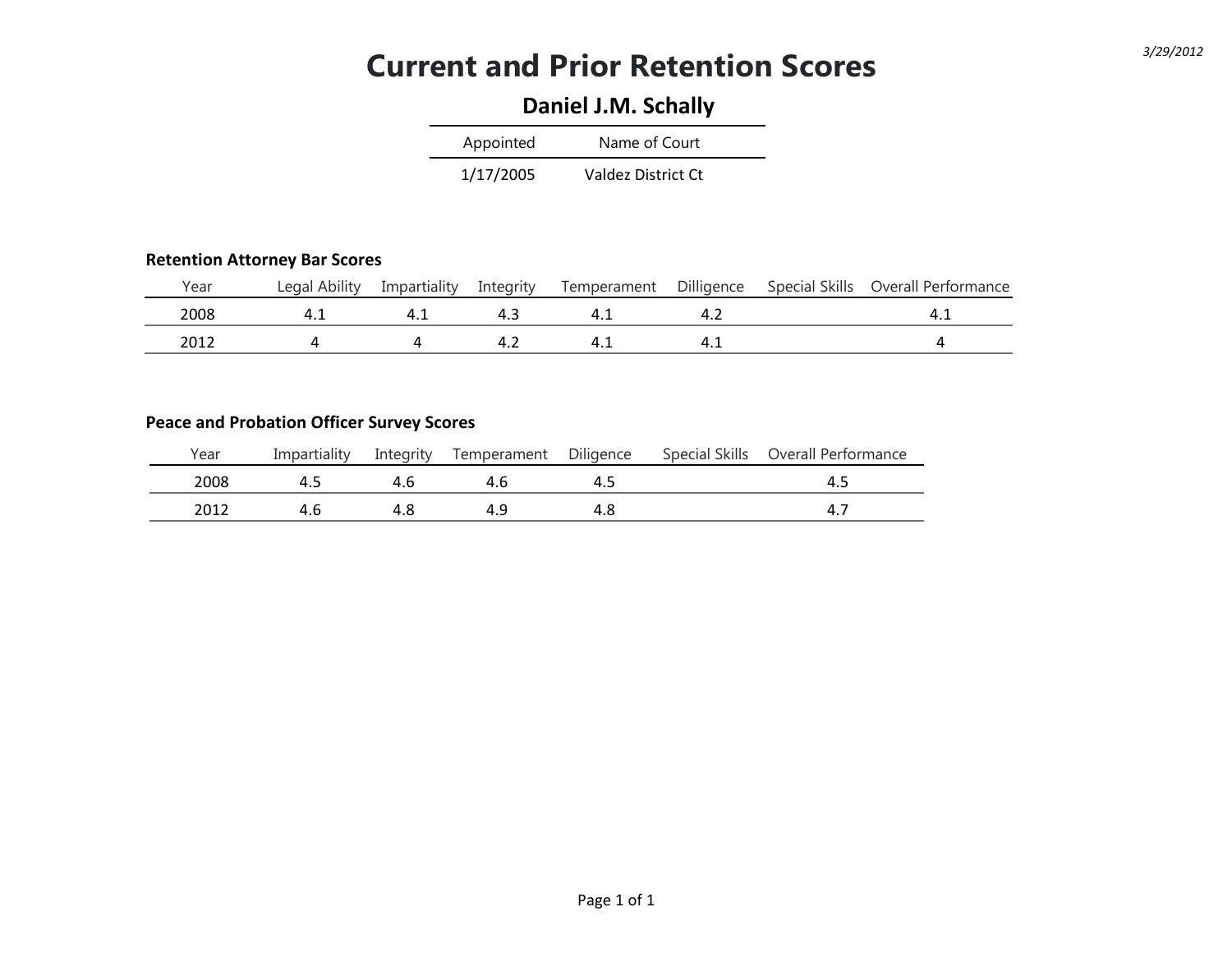| Distribution of Court Employee Ratings*<br><b>2012 Retention Evaluation</b><br><b>Daniel Schally</b> |                            |                  |      |            |                  |          |             |  |  |  |
|------------------------------------------------------------------------------------------------------|----------------------------|------------------|------|------------|------------------|----------|-------------|--|--|--|
|                                                                                                      | <b>Number of Responses</b> |                  |      |            |                  |          |             |  |  |  |
| <b>Survey Category</b>                                                                               | <b>Total</b>               | <b>Excellent</b> | Good | Acceptable | <b>Deficient</b> | Poor     | <b>Mean</b> |  |  |  |
| <b>Impartiality/Fairness</b>                                                                         | 22                         | 8                | 11   | 3          | $\Omega$         | 0        | 4.2         |  |  |  |
| Integrity                                                                                            | 23                         | 9                | 9    | 5          | 0                | 0        | 4.2         |  |  |  |
| <b>Judicial Temperament</b>                                                                          | 24                         | 10               | 8    | 6          | $\Omega$         | 0        | 4.2         |  |  |  |
| <b>Diligence</b>                                                                                     | 23                         | 9                | 10   | 4          | $\Omega$         | $\Omega$ | 4.2         |  |  |  |
| <b>Overall Evaluation</b>                                                                            | 23                         | 9                | 11   | 3          | $\Omega$         | 0        | 4.3         |  |  |  |

\* *Ratings are based on direct professional experience*.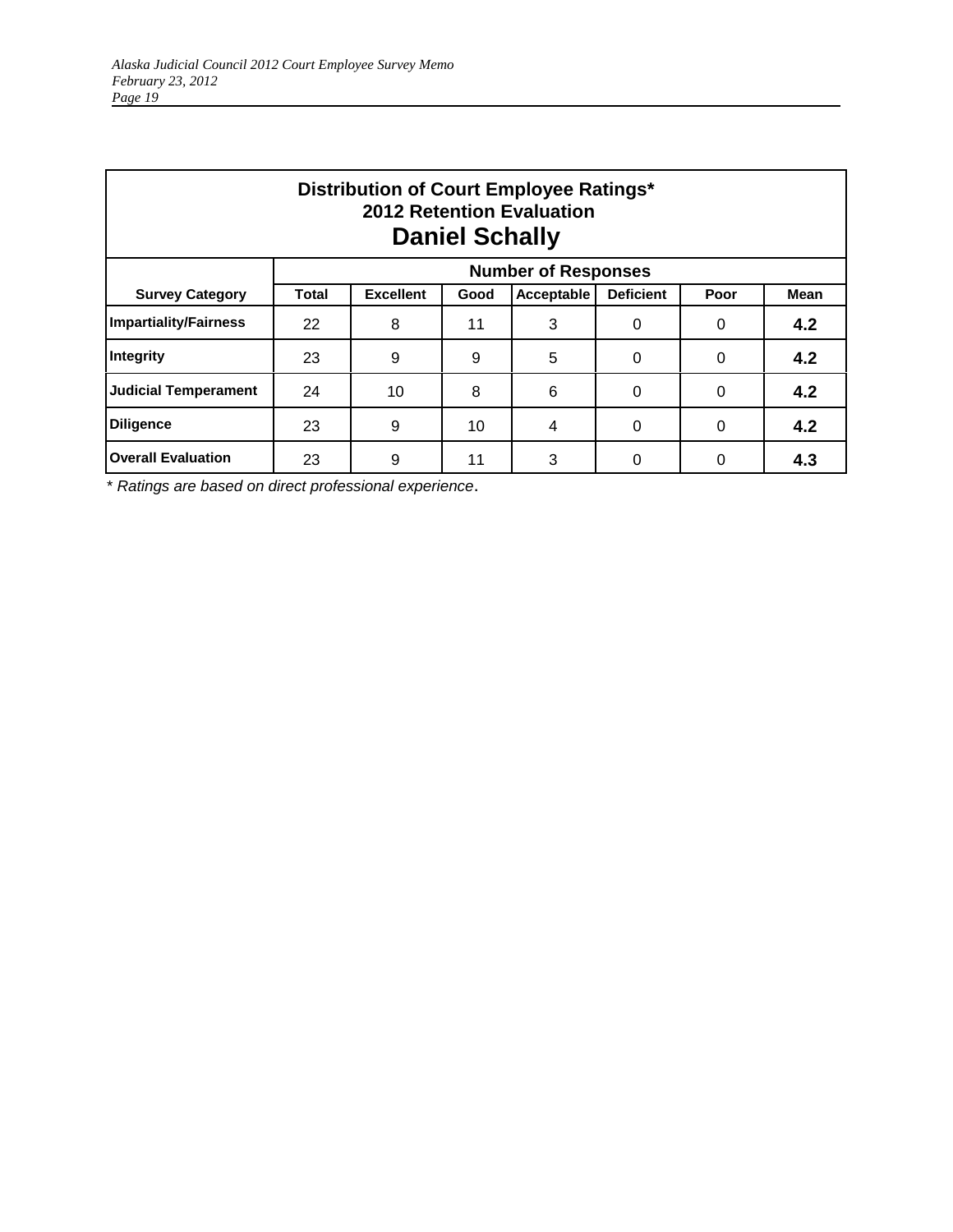### **Judge Daniel Schally Peace and Probation Officers**

|                                           |                 | Impartiality/    |                                                     |                  | <b>Judicial</b>                               |                  |                          |                  | <b>Overall</b>           |                  |
|-------------------------------------------|-----------------|------------------|-----------------------------------------------------|------------------|-----------------------------------------------|------------------|--------------------------|------------------|--------------------------|------------------|
|                                           | <b>Fairness</b> |                  | <b>Integrity</b>                                    |                  | <b>Temperament</b>                            |                  | <b>Diligence</b>         |                  | <b>Evaluation</b>        |                  |
|                                           | Mean            | N                | Mean                                                | N                | Mean                                          | N                | Mean                     | N                | Mean                     | N                |
| <b>Basis for Evaluation</b>               |                 |                  |                                                     |                  |                                               |                  |                          |                  |                          |                  |
| No Response                               |                 | 3                |                                                     | 3                |                                               | $\overline{4}$   |                          | 4                |                          | 3                |
| <b>Direct Professional</b>                | 4.6             | 14               | 4.8                                                 | 14               | 4.9                                           | 13               | 4.8                      | 14               | 4.7                      | 14               |
| Experience in last 5 yrs                  | 4.5             | 13               | 4.8                                                 | 13               | 4.9                                           | 13               | 4.8                      | 13               | 4.7                      | 13               |
| Experience not in last 5 yrs              | 5.0             | 1                | 5.0                                                 | $\mathbf{1}$     | $\mathcal{L} = \mathcal{L}$                   | $\mathbf{0}$     | 5.0                      | 1                | 5.0                      | $\mathbf{1}$     |
| Professional Reputation                   | 3.0             | $\overline{c}$   | 3.5                                                 | $\boldsymbol{2}$ | 3.5                                           | 2                | 4.0                      | 1                | 4.0                      | $\sqrt{2}$       |
| <b>Other Personal Contacts</b>            | 4.5             | $\overline{2}$   | 4.5                                                 | $\sqrt{2}$       | 4.5                                           | $\mathbf{2}$     | 4.5                      | $\overline{c}$   | 4.5                      | $\sqrt{2}$       |
| <b>Type of Work</b>                       |                 |                  |                                                     |                  |                                               |                  |                          |                  |                          |                  |
| No Response                               |                 | 1                |                                                     | 1                |                                               | 2                |                          | 1                |                          | $\mathbf{1}$     |
| <b>State Law Enforcement Officer</b>      | 4.6             | 7                | 4.9                                                 | 7                | 4.8                                           | 6                | 4.7                      | 7                | 4.7                      | 7                |
| Municipal/Borough Law Enforcement Officer | 4.5             | 4                | 4.5                                                 | $\overline{4}$   | 5.0                                           | 4                | 5.0                      | $\overline{4}$   | 4.5                      | $\overline{4}$   |
| Village Public Safety Officer (VPSO)      | $- -$           | $\boldsymbol{0}$ | $\hspace{0.05cm} -\hspace{0.05cm} -\hspace{0.05cm}$ | $\boldsymbol{0}$ | $\mathord{\hspace{1pt}\text{--}\hspace{1pt}}$ | $\boldsymbol{0}$ | $\overline{\phantom{m}}$ | $\boldsymbol{0}$ | $\overline{\phantom{m}}$ | $\boldsymbol{0}$ |
| Probation/Parole Officer                  | 4.7             | 3                | 5.0                                                 | $\mathfrak{Z}$   | 5.0                                           | 3                | 4.7                      | 3                | 5.0                      | $\mathfrak{Z}$   |
| Other                                     | --              | $\boldsymbol{0}$ | $-$                                                 | $\boldsymbol{0}$ | $-$                                           | $\mathbf{0}$     | $\overline{a}$           | $\boldsymbol{0}$ | $\overline{\phantom{a}}$ | $\boldsymbol{0}$ |
| <b>Length of Experience</b>               |                 |                  |                                                     |                  |                                               |                  |                          |                  |                          |                  |
| No Response                               |                 | 1                |                                                     | 1                |                                               | 2                |                          | 1                |                          | 1                |
| 5 Years or fewer                          | 4.0             | 3                | 4.7                                                 | $\mathfrak{Z}$   | 4.7                                           | 3                | 4.3                      | 3                | 4.3                      | $\mathfrak{Z}$   |
| 6 to 10 years                             | 4.8             | 5                | 4.8                                                 | $\sqrt{5}$       | 5.0                                           | 5                | 5.0                      | 5                | 4.8                      | $\sqrt{5}$       |
| 11 to 15 years                            | 4.6             | 5                | 4.8                                                 | 5                | 5.0                                           | $\overline{4}$   | 4.8                      | 5                | 4.8                      | $\sqrt{5}$       |
| 16 to 20 years                            | $-$             | $\boldsymbol{0}$ | $\mathord{\hspace{1pt}\text{--}\hspace{1pt}}$       | $\boldsymbol{0}$ | $\overline{\phantom{m}}$                      | $\mathbf{0}$     | $\overline{\phantom{a}}$ | $\boldsymbol{0}$ | $\overline{a}$           | $\boldsymbol{0}$ |
| 21 years or more                          | 5.0             | $\mathbf{1}$     | 5.0                                                 | $\mathbf{1}$     | 5.0                                           | 1                | 5.0                      | $\mathbf{1}$     | 5.0                      | $\mathbf{1}$     |
| Gender                                    |                 |                  |                                                     |                  |                                               |                  |                          |                  |                          |                  |
| No Response                               |                 | 1                |                                                     | $\mathbf{1}$     |                                               | 2                |                          | 1                |                          | 1                |
| Male                                      | 4.5             | 13               | 4.8                                                 | 13               | 4.9                                           | 12               | 4.8                      | 13               | 4.7                      | 13               |
| Female                                    | 5.0             | $\mathbf{1}$     | 5.0                                                 | $\mathbf{1}$     | 5.0                                           | 1                | 5.0                      | $\mathbf{1}$     | 5.0                      | $\mathbf{1}$     |
| <b>Location of Work</b>                   |                 |                  |                                                     |                  |                                               |                  |                          |                  |                          |                  |
| No Response                               |                 | 1                |                                                     | $\mathbf{1}$     |                                               | $\overline{2}$   |                          | 1                |                          | 1                |
| <b>First District</b>                     |                 | 0                |                                                     | $\boldsymbol{0}$ |                                               | $\boldsymbol{0}$ |                          | $\boldsymbol{0}$ |                          | $\boldsymbol{0}$ |
| <b>Second District</b>                    |                 | $\boldsymbol{0}$ |                                                     | $\boldsymbol{0}$ |                                               | $\boldsymbol{0}$ |                          | $\boldsymbol{0}$ |                          | $\boldsymbol{0}$ |
| Third District                            | 4.6             | 14               | 4.8                                                 | 14               | 4.9                                           | 13               | 4.8                      | 14               | 4.7                      | 14               |
| <b>Fourth District</b>                    |                 | $\boldsymbol{0}$ | Ц.                                                  | $\boldsymbol{0}$ | --                                            | $\boldsymbol{0}$ | $\overline{a}$           | $\boldsymbol{0}$ | $\overline{a}$           | $\boldsymbol{0}$ |
| <b>Community Population</b>               |                 |                  |                                                     |                  |                                               |                  |                          |                  |                          |                  |
| No Response                               |                 | $\mathbf{1}$     |                                                     | $\mathbf{1}$     |                                               | 2                |                          | 1                |                          | 1                |
| <b>Under 2,000</b>                        | 4.0             | $\overline{c}$   | 4.5                                                 | $\boldsymbol{2}$ | 4.5                                           | $\overline{2}$   | 4.0                      | $\overline{2}$   | 4.0                      | $\mathbf{2}$     |
| Between 2,000 and 35,000                  | 4.6             | 9                | 4.8                                                 | 9                | 5.0                                           | 8                | 4.9                      | 9                | 4.8                      | 9                |
| Over 35,000                               | 5.0             | 3                | 5.0                                                 | $\mathfrak{Z}$   | 5.0                                           | 3                | 5.0                      | 3                | 5.0                      | 3                |

Note: Ratings for only those respondents who reported direct professional experience with the judge.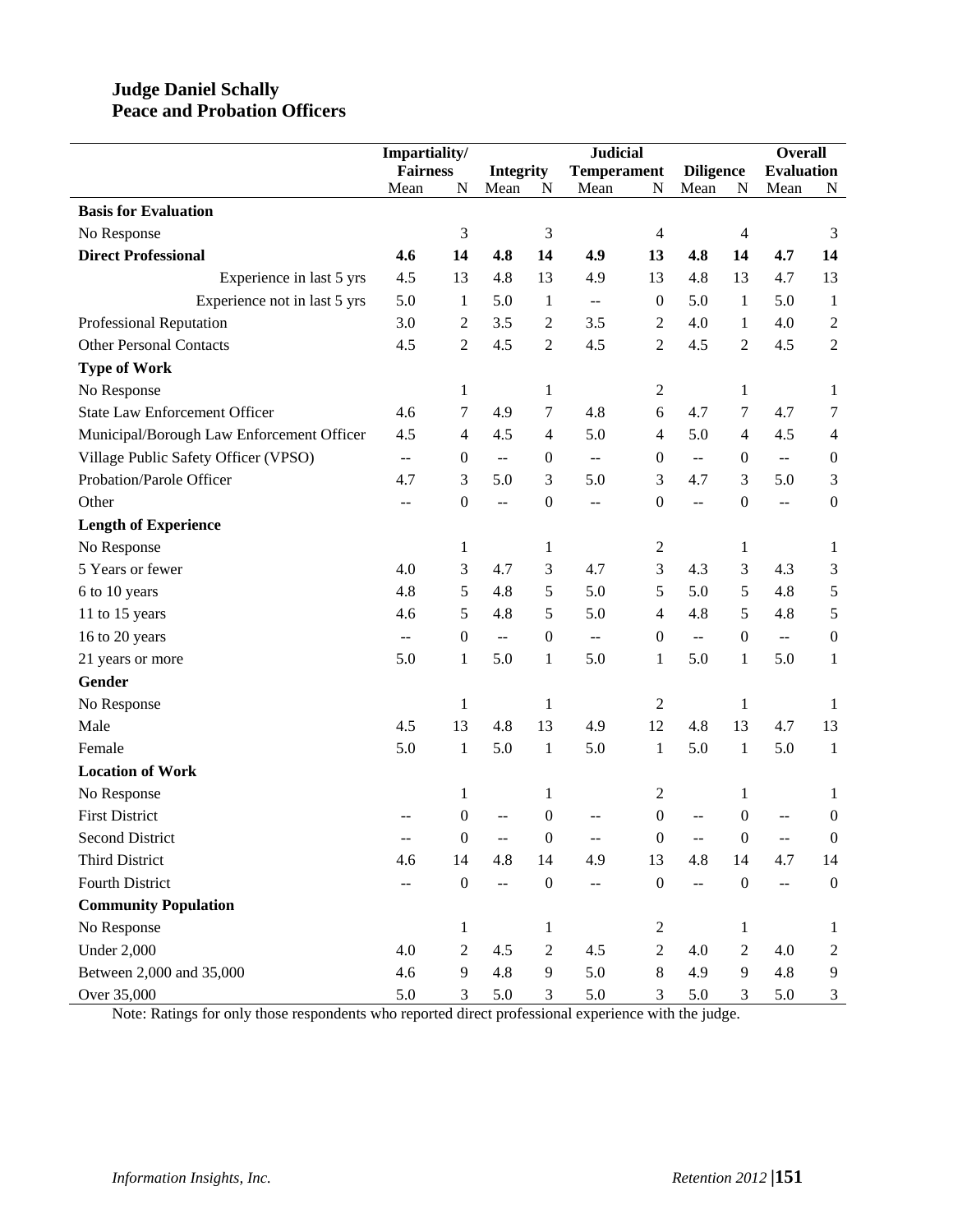### **Judge Daniel Schally Social Workers and Guardians ad Litem**

|                                | Impartiality/   |                  |                           |                  | <b>Judicial</b>                               |                  |                         |                  | <b>Overall</b>            |                  |
|--------------------------------|-----------------|------------------|---------------------------|------------------|-----------------------------------------------|------------------|-------------------------|------------------|---------------------------|------------------|
|                                | <b>Fairness</b> |                  | <b>Integrity</b>          |                  | <b>Temperament</b>                            |                  | <b>Diligence</b>        |                  | <b>Evaluation</b>         |                  |
|                                | Mean            | N                | Mean                      | ${\bf N}$        | Mean                                          | N                | Mean                    | ${\bf N}$        | Mean                      | ${\bf N}$        |
| <b>Basis for Evaluation</b>    |                 |                  |                           |                  |                                               |                  |                         |                  |                           |                  |
| No Response                    |                 | $\boldsymbol{0}$ |                           | $\boldsymbol{0}$ |                                               | $\boldsymbol{0}$ |                         | $\mathbf{1}$     |                           | $\boldsymbol{0}$ |
| <b>Direct Professional</b>     | 4.5             | $\overline{2}$   | 4.5                       | $\overline{2}$   | 4.5                                           | $\boldsymbol{2}$ | 5.0                     | $\mathbf{1}$     | 4.5                       | $\overline{2}$   |
| Experience in last 5 yrs       | 4.5             | $\overline{2}$   | 4.5                       | $\overline{2}$   | 4.5                                           | $\overline{2}$   | 5.0                     | $\mathbf{1}$     | 4.5                       | $\overline{2}$   |
| Experience not in last 5 yrs   | $\overline{a}$  | $\boldsymbol{0}$ | $-$                       | $\boldsymbol{0}$ | $-$                                           | $\boldsymbol{0}$ | $\overline{a}$          | $\boldsymbol{0}$ | $\mathbb{L}^{\mathbb{L}}$ | $\boldsymbol{0}$ |
| Professional Reputation        | $-$             | $\boldsymbol{0}$ | $-$                       | $\boldsymbol{0}$ | $- -$                                         | $\boldsymbol{0}$ | $-$                     | $\overline{0}$   | $-$                       | $\boldsymbol{0}$ |
| <b>Other Personal Contacts</b> | $\overline{a}$  | $\boldsymbol{0}$ | $\overline{\phantom{a}}$  | $\boldsymbol{0}$ | $-$                                           | $\Omega$         | $-$                     | $\Omega$         | $\overline{a}$            | $\boldsymbol{0}$ |
| <b>Type of Work</b>            |                 |                  |                           |                  |                                               |                  |                         |                  |                           |                  |
| No Response                    |                 | $\boldsymbol{0}$ |                           | $\boldsymbol{0}$ |                                               | $\theta$         |                         | 1                |                           | $\overline{0}$   |
| Social Worker                  | $\overline{a}$  | $\boldsymbol{0}$ | --                        | $\boldsymbol{0}$ | $\overline{\phantom{a}}$                      | $\mathbf{0}$     | $\overline{a}$          | $\boldsymbol{0}$ | $\mathcal{L} \mathcal{L}$ | $\boldsymbol{0}$ |
| Guardian ad Litem              | 4.5             | $\overline{2}$   | 4.5                       | $\overline{2}$   | 4.5                                           | $\overline{2}$   | 5.0                     | $\mathbf{1}$     | 4.5                       | $\overline{2}$   |
| <b>Length of Experience</b>    |                 |                  |                           |                  |                                               |                  |                         |                  |                           |                  |
| No Response                    |                 | $\boldsymbol{0}$ |                           | $\boldsymbol{0}$ |                                               | $\boldsymbol{0}$ |                         | $\mathbf{1}$     |                           | $\boldsymbol{0}$ |
| 5 Years or fewer               | $-$             | $\boldsymbol{0}$ | $\overline{a}$            | $\boldsymbol{0}$ | $\overline{a}$                                | $\boldsymbol{0}$ | $\overline{a}$          | $\boldsymbol{0}$ | $\overline{a}$            | $\boldsymbol{0}$ |
| 6 to 10 years                  | $-$             | $\boldsymbol{0}$ | $\overline{a}$            | $\boldsymbol{0}$ | $\overline{a}$                                | $\boldsymbol{0}$ | $\overline{a}$          | $\Omega$         | $\overline{a}$            | $\boldsymbol{0}$ |
| 11 to 15 years                 | 5.0             | $\mathbf{1}$     | 5.0                       | $\mathbf{1}$     | 5.0                                           | 1                | 5.0                     | 1                | 5.0                       | 1                |
| 16 to 20 years                 | $\overline{a}$  | $\boldsymbol{0}$ | $\mathbb{L}^{\mathbb{L}}$ | $\boldsymbol{0}$ | $\mathbb{L}^{\mathbb{L}}$                     | $\mathbf{0}$     | $\overline{a}$          | $\mathbf{0}$     | $\mathbb{L}^{\mathbb{L}}$ | $\boldsymbol{0}$ |
| 21 years or more               | 4.0             | $\mathbf{1}$     | 4.0                       | $\mathbf{1}$     | 4.0                                           | 1                | $\overline{a}$          | $\mathbf{0}$     | 4.0                       | 1                |
| <b>Gender</b>                  |                 |                  |                           |                  |                                               |                  |                         |                  |                           |                  |
| No Response                    |                 | $\boldsymbol{0}$ |                           | $\boldsymbol{0}$ |                                               | $\boldsymbol{0}$ |                         | 1                |                           | 0                |
| Male                           | $-$             | $\boldsymbol{0}$ | $\overline{a}$            | $\boldsymbol{0}$ | $\overline{a}$                                | $\boldsymbol{0}$ | $\overline{a}$          | $\boldsymbol{0}$ | $\mathbf{u}$              | $\boldsymbol{0}$ |
| Female                         | 4.5             | $\overline{2}$   | 4.5                       | $\overline{2}$   | 4.5                                           | 2                | 5.0                     | $\mathbf{1}$     | 4.5                       | $\overline{2}$   |
| <b>Location of Work</b>        |                 |                  |                           |                  |                                               |                  |                         |                  |                           |                  |
| No Response                    |                 | $\boldsymbol{0}$ |                           | $\boldsymbol{0}$ |                                               | $\boldsymbol{0}$ |                         | $\mathbf{1}$     |                           | $\boldsymbol{0}$ |
| <b>First District</b>          | $\sim$          | $\boldsymbol{0}$ | --                        | $\boldsymbol{0}$ | $\overline{a}$                                | $\mathbf{0}$     | $\overline{a}$          | $\overline{0}$   | $\overline{a}$            | $\boldsymbol{0}$ |
| <b>Second District</b>         | --              | $\boldsymbol{0}$ | $\overline{a}$            | $\boldsymbol{0}$ | $\mathbb{L}^{\mathbb{L}}$                     | $\mathbf{0}$     | $\mathbb{L} \mathbb{L}$ | $\overline{0}$   | $\mathbb{L} \mathbb{L}$   | $\boldsymbol{0}$ |
| <b>Third District</b>          | 4.5             | $\overline{2}$   | 4.5                       | $\overline{2}$   | 4.5                                           | $\overline{2}$   | 5.0                     | $\mathbf{1}$     | 4.5                       | $\overline{2}$   |
| <b>Fourth District</b>         | $-$             | $\boldsymbol{0}$ | $\overline{a}$            | $\boldsymbol{0}$ | $\mathord{\hspace{1pt}\text{--}\hspace{1pt}}$ | $\mathbf{0}$     | $\overline{a}$          | $\boldsymbol{0}$ | $\overline{\phantom{a}}$  | $\mathbf{0}$     |
| <b>Community Population</b>    |                 |                  |                           |                  |                                               |                  |                         |                  |                           |                  |
| No Response                    |                 | $\boldsymbol{0}$ |                           | $\boldsymbol{0}$ |                                               | $\boldsymbol{0}$ |                         | 1                |                           | $\boldsymbol{0}$ |
| <b>Under 2,000</b>             | --              | $\boldsymbol{0}$ | $\overline{a}$            | $\boldsymbol{0}$ | $\overline{a}$                                | $\theta$         | $\overline{a}$          | $\overline{0}$   | $\mathbb{L}^{\mathbb{L}}$ | $\boldsymbol{0}$ |
| Between 2,000 and 35,000       | $\overline{a}$  | $\boldsymbol{0}$ | $\overline{a}$            | $\boldsymbol{0}$ | $\mathbf{u}$                                  | $\theta$         | $\overline{a}$          | $\overline{0}$   | $\overline{a}$            | $\boldsymbol{0}$ |
| Over 35,000                    | 4.5             | $\overline{2}$   | 4.5                       | $\overline{2}$   | 4.5                                           | $\overline{2}$   | 5.0                     | 1                | 4.5                       | $\sqrt{2}$       |

Note: Ratings for only those respondents who reported direct professional experience with the judge.